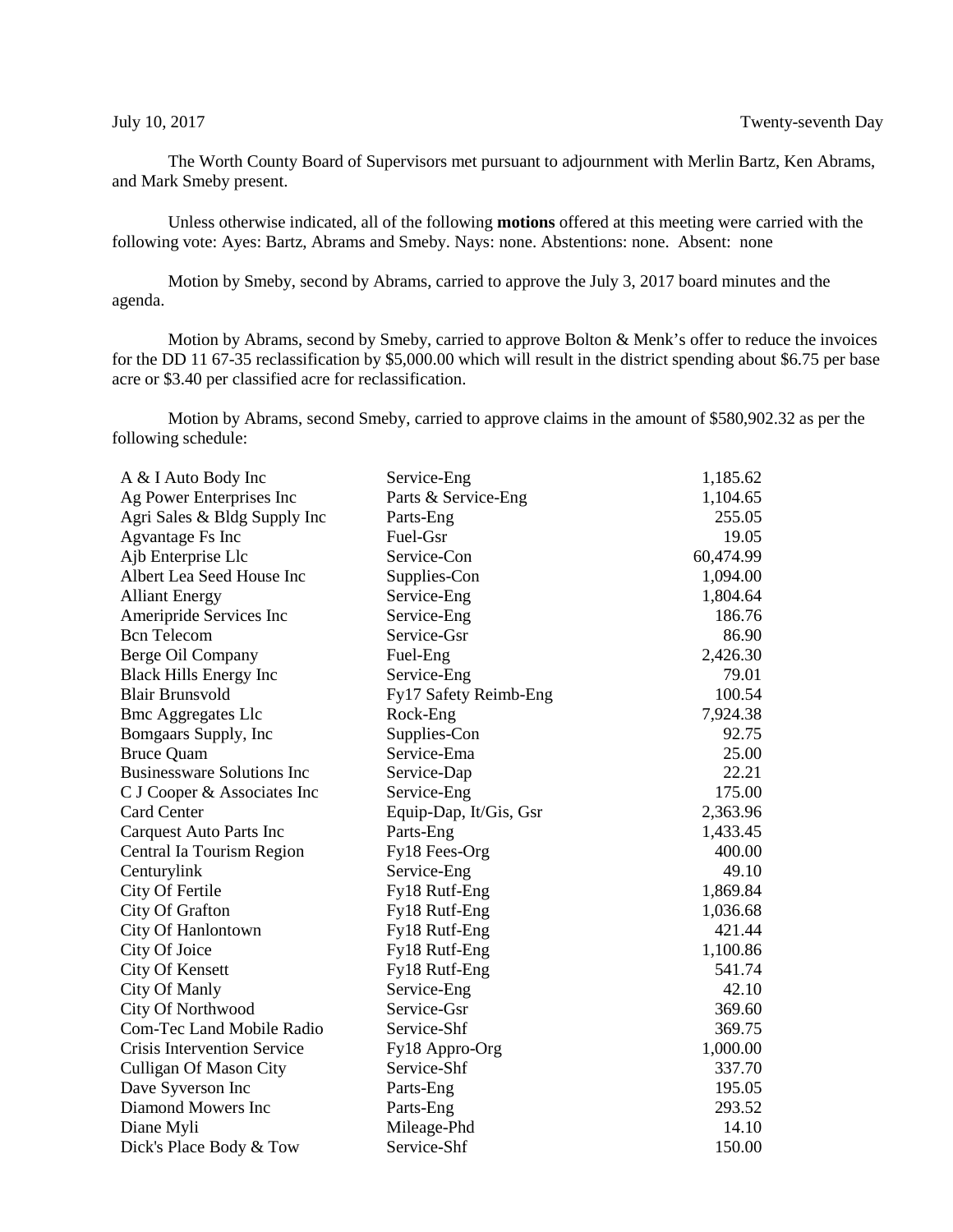| Digital Ally Inc                   | Equip-Shf               | 11,485.00 |
|------------------------------------|-------------------------|-----------|
| <b>Edie Prazak</b>                 | Mileage-Phd             | 31.00     |
| Elderbridge Agency On Aging        | Fy18 Appro-Org          | 2,674.00  |
| Elk Creek Lutheran Cemetery        | Fy18appro-Vaf           | 268.00    |
| <b>Elk Grove Cemetery</b>          | Fy18appro-Vaf           | 4.00      |
| Falkstone Llc                      | Rock-Eng                | 5,326.47  |
| Fertile Public Library             | Fy18 Appro-Org          | 8,750.00  |
| Floyd & Leonard Auto Elec Inc      | Parts-Con               | 51.79     |
| Forest City Ford, Inc.             | Vehicle-Phd             | 17,768.28 |
| Gary Hanson                        | Fy17 Safety-Eng         | 150.00    |
| Goveonnection Inc                  | Equip-It/Gis            | 200.95    |
| <b>Grafton Cemetery Assn</b>       | Fy18appro-Vaf           | 400.00    |
| <b>Grafton Public Library</b>      | Fy18 Appro-Org          | 8,750.00  |
| Greve Law Office                   | July Rent & Payroll-Aty | 5,559.50  |
| <b>Hanlontown Fire Dept</b>        | <b>Training-Ems</b>     | 196.00    |
| Healthy Harvest Of No Ia           | Fy18 Appro-Org          | 1,150.00  |
| <b>Heartland Asphalt Inc</b>       | Supplies-Eng            | 183.06    |
| Heartland Business Systems, Llc    | Service-Dap             | 4,500.00  |
| Huber Supply Co Inc                | Service-Eng             | 152.50    |
| I35/105 Welcome Center Inc.        | Fy18 Appro-Org          | 11,034.99 |
| Ia Dept Of Natural Resources       | Fy18 Fees-Wat           | 989.64    |
| Ia Law Enforcement Academy         | Edu-Shf                 | 1,420.00  |
| Ia Prison Industries               | Supplies-Eng            | 3,786.90  |
| Ia Workforce Development           | Fy17 4th Qtr Unempl Ins | 723.55    |
| Icap                               | Renewal-Ins             | 85,570.66 |
| Idda                               | Funding-Drng            | 10,250.00 |
| Imwca                              | Fy18 Wk Comp #1         | 5,074.00  |
| <b>Interstate Batteries</b>        | Supplies-Eng            | 113.60    |
| <b>Interstate Motor Trucks Inc</b> | Parts-Eng               | 14.80     |
| Ipac                               | Fy18 Fees-Aud           | 1,614.02  |
| Isac                               | Fy18 Dues-Org           | 6,350.00  |
| Jessica Reyerson                   | Mileage-Phd             | 10.00     |
| Joel Rohne                         | Mileage-It/Gis          | 161.00    |
| Joe's Collision & Performance Inc  | Service-Shf             | 161.69    |
| <b>Johnson County Auditor</b>      | Equip-Aud               | 7,502.47  |
| <b>Johnson Vinyl Graphics</b>      | Supplies-Vaf            | 250.00    |
| Joice Fire Dept                    | <b>Training-Ems</b>     | 434.84    |
| Joice Public Library               | Fy18 Appro-Org          | 8,750.00  |
| Jrm Investment, Llc                | Rent-Soc                | 425.00    |
| Jt Mudjacking                      | Service-Gsr             | 225.00    |
| Kensett Public Library             | Fy18 Appro-Org          | 8,750.00  |
| Kinney Memorial Library            | Fy18 Appro-Org          | 8,750.00  |
| <b>Knudtson Automotive Service</b> | Service-Shf             | 93.14     |
| Larsen Plumbing & Heating Inc      | Service-Gsr             | 112.00    |
| Lawn's Plus                        | Service-Con             | 60.00     |
| <b>Lawson Products Inc</b>         | Supplies-Eng            | 501.82    |
| Lehmkuhl Forestry                  | Trees-Con               | 7,560.00  |
| Lexisnexis                         | Service-Aty             | 152.00    |
| Mail Services Llc                  | Service-Trs             | 293.36    |
| Manly Congregate Meals Budget      | Fy18 Appro-Org          | 1,050.00  |
| Manly Fire Dept                    | <b>Training-Ems</b>     | 1,114.74  |
| Manly Public Library               | Fy18 Appro-Org          | 8,750.00  |
| Manly Senior Citizens Inc          | Fy18 Appro-Org          | 1,150.00  |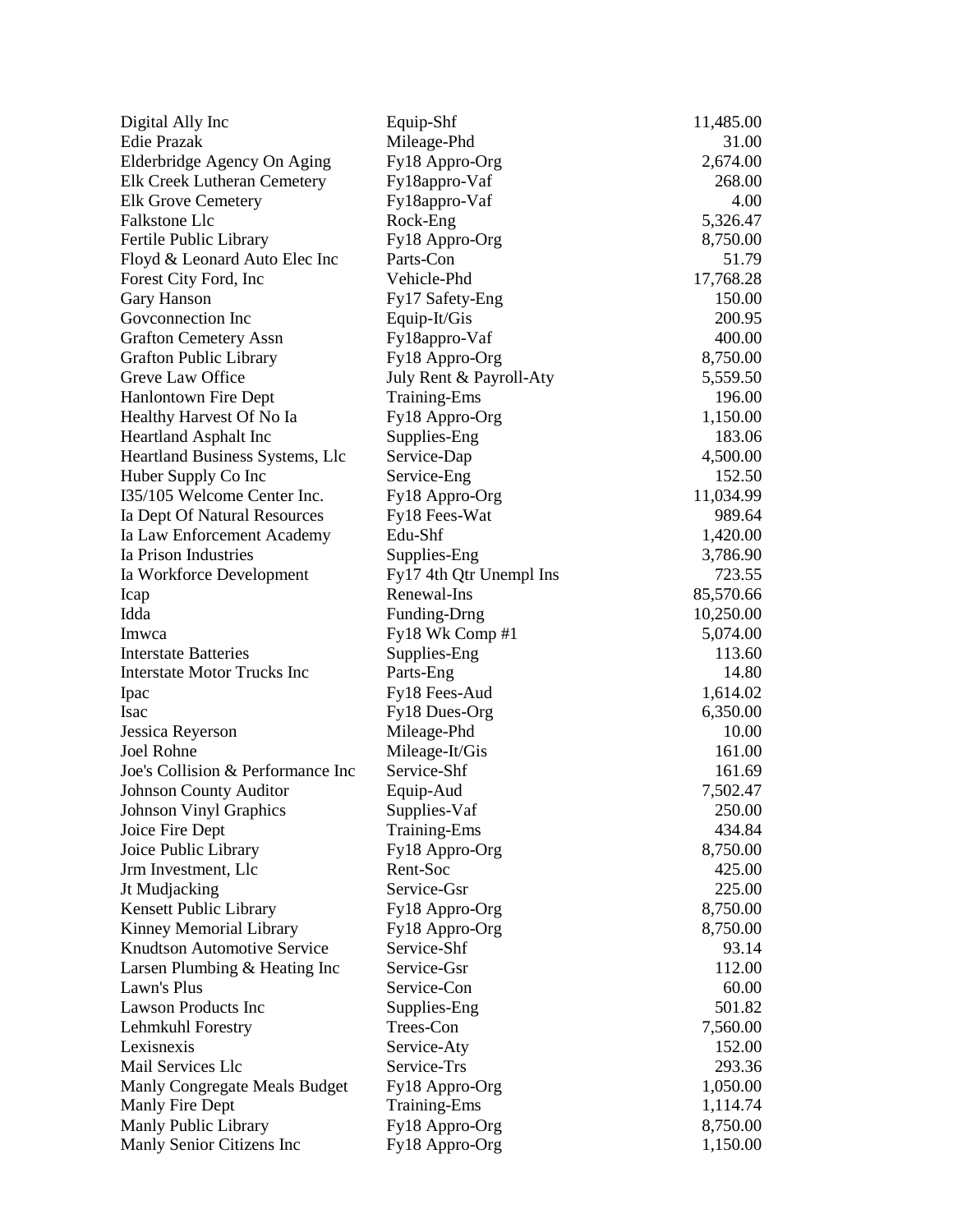| Marco Technologies Llc             | Service-Asr               | 287.55          |
|------------------------------------|---------------------------|-----------------|
| <b>Mark Smeby</b>                  | Mileage-Sup               | 92.00           |
| Mark's Tractor Inc                 | Equip-Con                 | 44,060.57       |
| Martin Marietta Materials Inc      | Rock-Eng                  | 1,188.81        |
| Mediacom                           | Service-Dap               | 306.90          |
| Medline Industries Inc.            | Supplies-Phd              | 386.52          |
| Menards Inc                        | Supplies-Eng              | 159.96          |
| Microdynamics Instrumentation      | Equip-Eng                 | 1,217.00        |
| Midwest Pipe Supply Inc            | Supplies-Eng              | 546.00          |
| Mitchell County Engineer           | Parts-Eng                 | 715.96          |
| Napa Auto Parts                    | Parts-Eng                 | 49.98           |
| Niacog                             | $Fy18-Tra$                | 13,989.40       |
| Northwood Fire Department          | <b>Training-Ems</b>       | 280.00          |
| Northwood Meals On Wheels          | Fy18 Appro-Org            | 1,050.00        |
| Northwood Public Library           | Fy18 Appro-Org            | 8,750.00        |
| Northwood Sanitation Llc           | Service-Gsr               | 181.50          |
| Northwood Senior Center Inc        | Fy18 Appro-Org            | 1,150.00        |
| Northwood True Value               | Supplies-Gsr              | 70.14           |
| Nsb Bank                           |                           | 244.95          |
|                                    | 4th Qtr Fees-Dap          |                 |
| Nuss Truck & Equipment Inc         | Parts-Eng<br>Parts-Con    | 106.91          |
| Olsen Implement Inc                |                           | 482.80          |
| <b>Olson Trading Post Inc</b>      | Parts-Eng                 | 728.02          |
| Overhead Door Co Of Mason City     | Service-Sdp               | 353.80          |
| Plunkett's Pest Control Inc        | Service-Shf               | 50.00           |
| Printing Services Inc              | Supplies-Eng              | 41.50           |
| <b>Purchase Power</b>              | Service-Trs               | 1,020.99        |
| <b>Ram Systems</b>                 | Service-Phd               | 695.00          |
| <b>Richard Brumm</b>               | Edu-Eng                   | 15.00           |
| <b>R</b> svp                       | Fy18 Appro-Org            | 2,250.00        |
| Shana Butler                       | Mileage-Phd               | 13.65           |
| <b>Silver Lake Cemetery</b>        | Fy18 Appro-Vaf            | 320.00          |
| Soil & Water Conservation Dist     | Fy18 Appro-Org            | 1,000.00        |
| St Ansgar Plumbing & Heating, Inc. | Service-Con               | 206.35          |
| <b>Sunset Rest Cemetery</b>        | Fy18appro-Vaf             | 1,732.00        |
| Tempus Nova, Inc.                  | Equip & Service-Phd       | 6,498.00        |
| The Sidwell Company                | Fy18 Svc-Dap              | 3,083.00        |
| <b>Tyler Technologies Inc</b>      | Service-Dap               | 71,602.72       |
| Val Paulson                        | Supplies-Shf              | 12.84           |
| Vanguard Appraisals Inc            | Service-Asr               | 9,125.00        |
| Verizon Wireless                   | Service-Shf               | 1,342.94        |
| Village Florist                    | Supplies-Sdp              | 39.66           |
| Waste Management                   | Service-Sdp               | 2,471.78        |
| Webster Co Auditor                 | Fy18 Dues-Cta             | 320.08          |
| Winnebago Coop Telephone Assn      | Service-Gsr               | 2,457.12        |
| Winnebago Historical Society       | Fy18 Appro-Org            | 1,500.00        |
| Win-Worth Betco                    | Fy17 4th Qtr H/M Tax-Org  | 5,302.49        |
| Worth Co Emergency Mgmt            | Fy18 1st Qtr Pymt-Dis/Ema | 3,750.00        |
| Worth Co Historical Society        | Fy17 4th Qtr H/M Tax-Org  | 5,284.99        |
| Worth County Extension             | Fy18 Appro-Org            | 20,000.00       |
| Worth County Fair                  | Fy18 Appro-Org            | 23,302.49       |
| Worth Lumber Co                    | Supplies-Eng              | 15.52           |
| Xerox Corporation                  | Service-Dap               | 70.38           |
| Ziegler Inc                        | Parts-Eng                 | <u>1,134.54</u> |
|                                    |                           |                 |